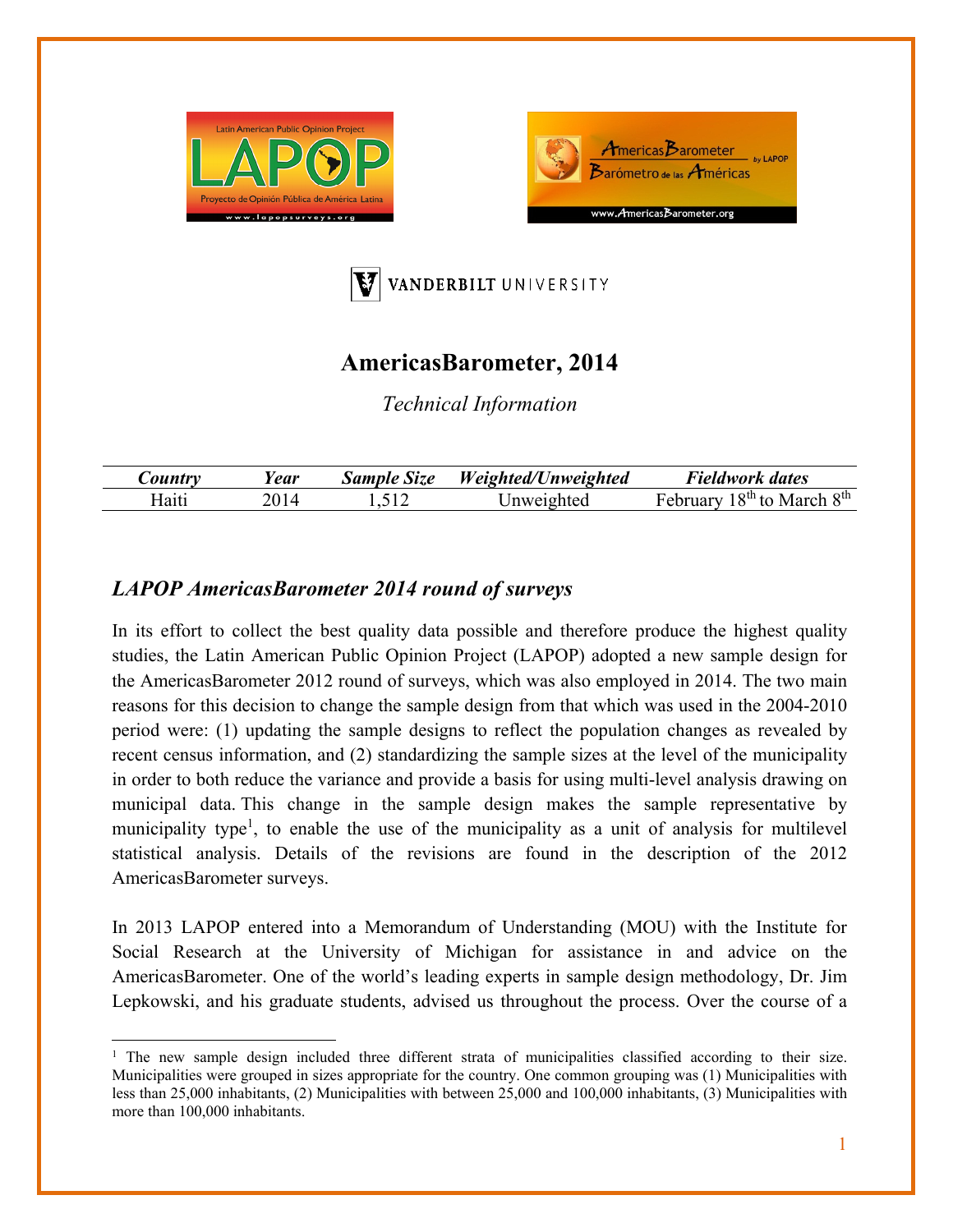year we worked with Dr. Lepkowski and his team of graduate students to review each previously developed sample design and to secure their input and advice on new designs. Our colleagues at the University of Michigan, confirmed that LAPOP had already been following the best practices, within the limits of resources at our disposal, in its sample design. Our own review of the major update we carried out in 2012 sample design left us pleased in almost every respect. The effort to obtain a standard sample size per municipality/canton/parish did not have any adverse impact on intra-class correlation levels, yet has given us a basis for calculating context effects at the local level. In some particular cases, however, in the 2014 round we requested country teams to conduct specific alterations, like updating their sampling frame to take into consideration (if available) the new 2010-2011 national census information. We also asked teams to verify that the 2012 sample design continues to reflect and represent each country population structure and distribution.

Finally, after several rounds of consultations and technical discussions with experts at the ISR at the University of Michigan on how to update the 2012 samples for the 2014 round of surveys, LAPOP requested that countries to update their samples at the block level while retaining the same primary and sub-stratification units (i.e., *Estratopri, Municipalities and Census Segments)*  that were included in the 2012 sample. This means that users of prior AmericasBarometer surveys can do so knowing that the designs across time remain very similar, if not identical. Countries that had new population census available and did not experience significant population shifts or changes in their population distribution were asked to replicate the 2012 sample using the latest census information available and to replace the sampling points at the block level.

With respect to *data collection*, in the 2014 round of the AmericasBarometer we expanded the use of handheld electronic devices. For the first time, we employed for data collection the "Adgys"© questionnaire app designed by our partners in Cochabamba, Bolivia. The use of electronic devices for interviews and data entry in the field reduces data entry errors, supports the use of multiple languages, and permits LAPOP to track on a daily basis the progress of the survey, down to the location of interviews (which are monitored in real time, or nearly real time, but not recorded into the public datasets in order to preserve respondents' privacy) and the timing of the interviews. The team in Bolivia worked long hours to program the samples and questionnaires into the Adgys platform for the 20 countries in which we used this technology. In the remaining 6 countries we continued our use of PDAs and a Windows Mobile-based software application supported by our hardworking partners at the University of Costa Rica.

The remaining pages of this technical note describe the sample design of the AmericasBarometer 2014 survey in Haiti.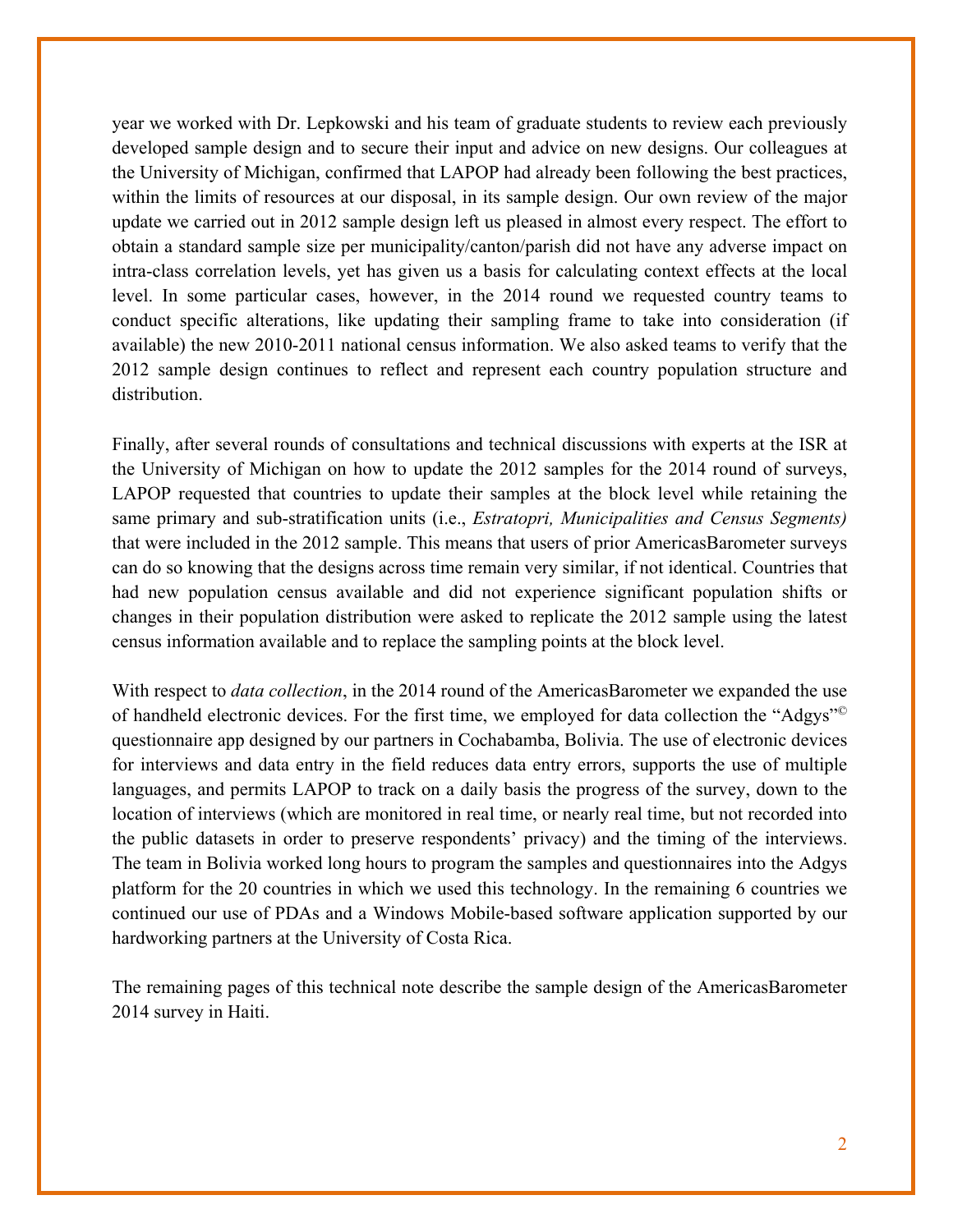## *Haiti 2014 AmericasBarometer Round*

This survey was carried out between February  $18<sup>th</sup>$  and March  $8<sup>th</sup>$  of 2014, as part of the LAPOP AmericasBarometer 2014 wave of surveys. It is a follow-up of the national surveys of 2006, 2008, 2010 and 2012 carried out by the Latin America Public Opinion Project (LAPOP). The 2014 survey was conducted by Vanderbilt University with field work being carried out by Borges y Asociados. The 2014 AmericasBarometer received generous support from many sources, including USAID, UNDP, IADB, Vanderbilt U., Princeton U., Université Laval, U. of Notre Dame, among others.

The project used a national probability sample design of voting-age adults, with a total N of 1,512 people involving face-to-face interviews in French, with some interviews in Creole for monolingual speakers of that language. The sample consists of five strata representing the five main geographical regions: (1) the Metropolitan Area, (2) the Northern region, (the departments of North, Northeast, and Northwest), (3) the Center region (the departments of Centre and Artibonite); 4) the rest of the Department of West, excluding the metropolitan area of Port-Au-Prince; and 5) the Southern region, including the departments of South, Southeast Grand-Ânse, and Nippes.

Each stratum was further sub-stratified by urban and rural areas. Respondents were selected in clusters of 6 interviews. Table 1 shows the unweighted sample size in each of the five regions (strata) and by municipality size.

| <b>Strata</b>                               | <b>Unweighted Sample Size</b> |
|---------------------------------------------|-------------------------------|
| Metropolitan Area                           | 378                           |
| Northern                                    | 288                           |
| Central                                     | 336                           |
| <b>Rest of West</b>                         | 222                           |
| Southern                                    | 288                           |
| <b>Total</b>                                | 1,512                         |
| <b>Size of Municipality</b>                 |                               |
| Large (More than 100,000 inhabitants)       | 624                           |
| Medium (Between 25,000-100,000 inhabitants) | 768                           |
| Small (Less than 25,000 inhabitants)        | 120                           |
| Total                                       | 1,512                         |

| Table 1: Sample sizes by Strata and Municipality Size in the 2014 AmericasBarometer Survey in |
|-----------------------------------------------------------------------------------------------|
| Haiti                                                                                         |

The sample consists of 62 primary sampling units and 250 final sampling units. The total number